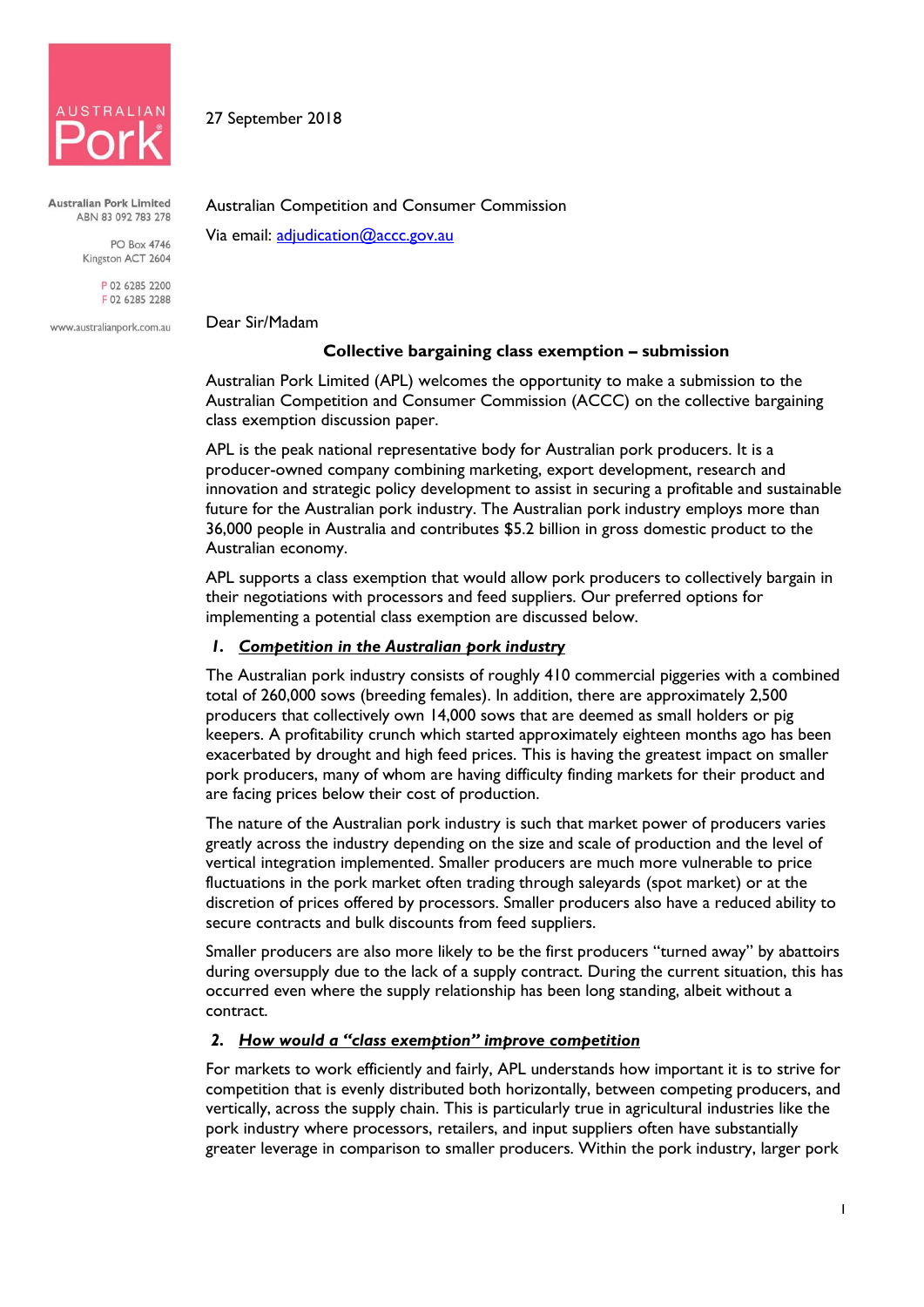producers are capable of vertical integration and other efficiencies that give them greater bargaining power, but these factors are often not accessible to small producers.

Collective bargaining, via producer cooperatives and other kinds of networks, is one way that smaller producers can work together to increase their bargaining power against larger processors and feed suppliers. Cooperation also has other benefits for producers enabling the sharing of market and production information as well as the cost of accessing inputs, expert advice (e.g. vets and nutritionists) and other resources amongst the group. This would potentially assist smaller pork producers to gain strength in numbers, reduce their cost of production and bring their bargaining power closer to that of the larger producers, processors and feed suppliers.

The current application process required to access an ACCC exemption for collective bargaining is time consuming, costly and legally challenging. The law around collective bargaining is complicated enough to pose a disincentive to many producers who may not realise that exemptions exist or may not wish to be seen as anti-competitive. Adding to these barriers are the application fees, the cost of legal or other advice and the time it takes for the application to be processed, which can mean the exemption, if granted arrives too late to be of assistance.

A class exemption would reduce these barriers and enable pork producers to access the exemption in a timelier and more cost-effective way. For example, a class exemption would mean that a producer could start a conversation with their neighbours about a collective bargaining arrangement and begin negotiations with processors and suppliers much sooner than if they had to face the uncertainty and time constraints of the current application process.

#### *3. Implementing a "class exemption" for the pork industry*

APL notes that access to a class exemption for collective bargaining has potential to increase competitiveness and fairness across the pork supply chain, without resulting in market distortions and increased costs to the consumer. Considering this, APL's preferred option for implementing a "class exemption" is that the "class exemption" should be made available to pork producers.

APL recommends that it is unnecessary and unfair to attempt to set parameters that will limit participation of producers and reduce potential benefits of the "class exemption" to participating producers, considering so many variables exist in the pork supply chain. These include supply and demand factors in both the pork and feed markets, competition in the local market, and the nature of individual supply relationships and negotiations. These variables will make it impossible to set a limit on access to a potential "class exemption" that is appropriate and fair.

Moreover, market, social and geographical barriers exist in pork supply chains that will naturally limit the size and bargaining power of collective groups that can effectively form. These include:

- the number of producers in a locality and the geographical proximity of those producers to each other, to feed mills and processors in the area
- the willingness and ability of those producers to cooperate and negotiate palatable terms of cooperation
- the size and number of processing facilities and feed suppliers in a locality, and the competitive environment in which they operate
- the willingness and ability of those processors and feed suppliers to negotiate with each group of producers.

Considering these barriers exist naturally, APL recommends opening access to a "class exemption" for collective bargaining to all pork producers.